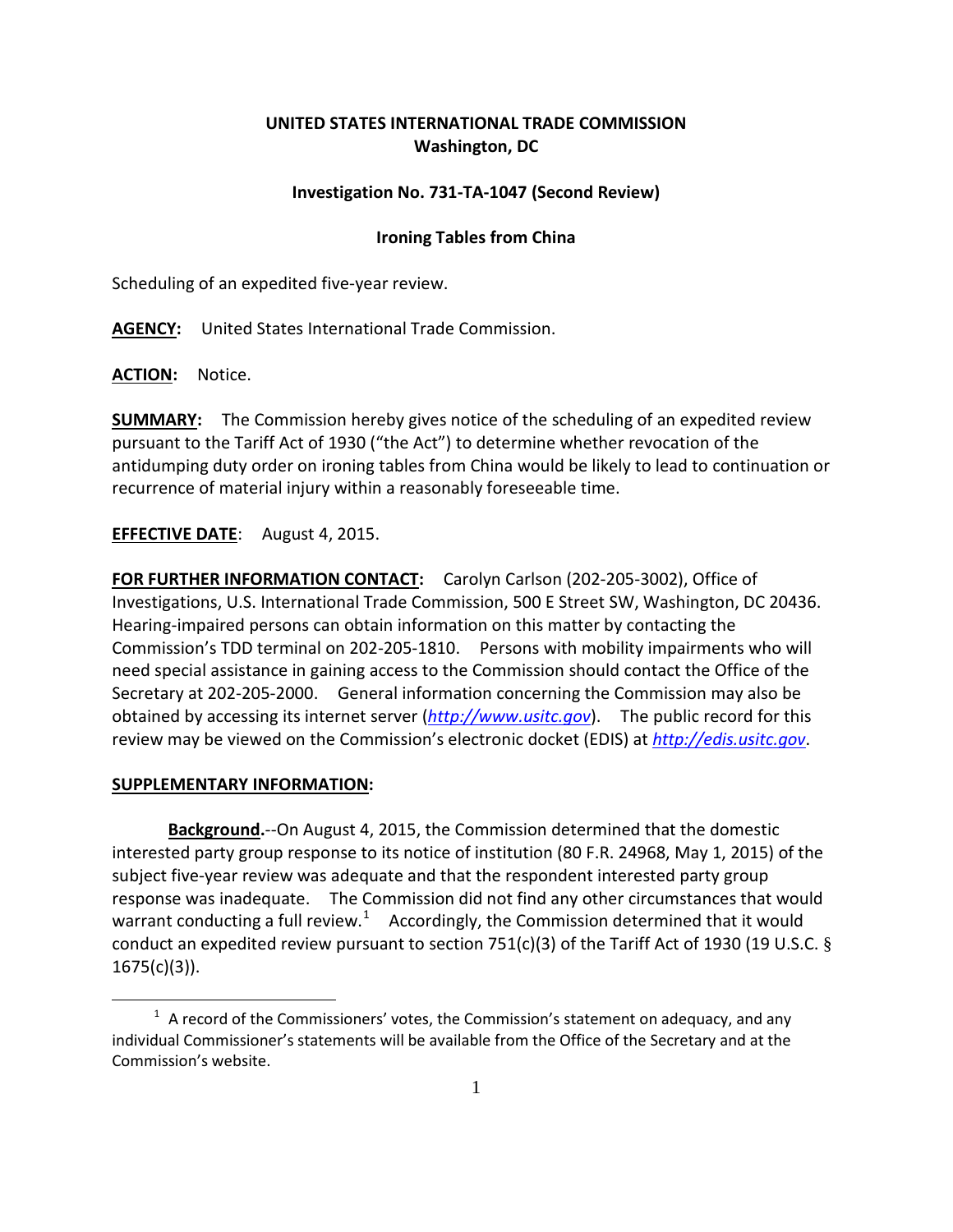For further information concerning the conduct of this review and rules of general application, consult the Commission's Rules of Practice and Procedure, part 201, subparts A and B (19 CFR part 201), and part 207, subparts A, D, E, and F (19 CFR part 207).

**Staff report.**--A staff report containing information concerning the subject matter of the review was placed in the nonpublic record on July 23, 2015, and made available to persons on the Administrative Protective Order service list for this review. A public version will be issued thereafter, pursuant to section 207.62(d)(4) of the Commission's rules.

**Written submissions.**--As provided in section 207.62(d) of the Commission's rules, interested parties that are parties to the review and that have provided individually adequate responses to the notice of institution, $2$  and any party other than an interested party to the review may file written comments with the Secretary on what determination the Commission should reach in the review. Comments are due on or before September 2, 2015 and may not contain new factual information. Any person that is neither a party to the five-year review nor an interested party may submit a brief written statement (which shall not contain any new factual information) pertinent to the review by September 2, 2015. However, should the Department of Commerce extend the time limit for its completion of the final results of its review, the deadline for comments (which may not contain new factual information) on Commerce's final results is three business days after the issuance of Commerce's results. If comments contain business proprietary information (BPI), they must conform with the requirements of sections 201.6, 207.3, and 207.7 of the Commission's rules. Please be aware that the Commission's rules with respect to filing have changed. The most recent amendments took effect on July 25, 2014. *See* 79 Fed. Reg. 35920 (June 25, 2014), and the revised Commission Handbook on E-filing, available from the Commission's website at *[http://edis.usitc.gov](http://edis.usitc.gov/)*.

In accordance with sections 201.16(c) and 207.3 of the rules, each document filed by a party to the review must be served on all other parties to the review (as identified by either the public or BPI service list), and a certificate of service must be timely filed. The Secretary will not accept a document for filing without a certificate of service.

 $\overline{a}$ 

<span id="page-1-0"></span> $2$  The Commission has found the response submitted by Home Products International to be individually adequate. Comments from other interested parties will not be accepted (*see* 19 CFR 207.62(d)(2)).